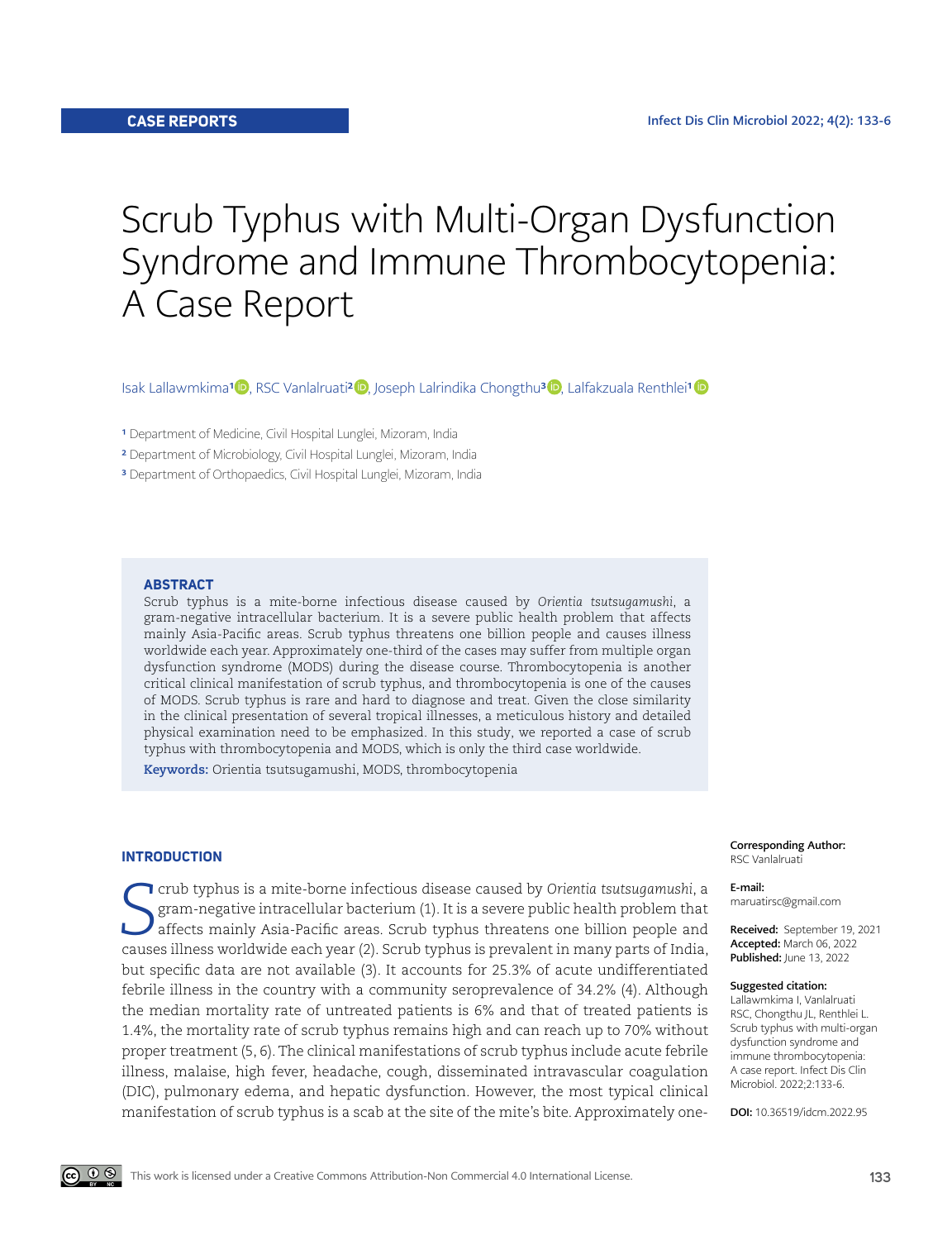third of the cases may suffer from multiple organ dysfunction syndrome (MODS) during the disease course. Thrombocytopenia is another critical clinical manifestation of scrub typhus, and thrombocytopenia is also one of the causes of MODS (7).

Scrub typhus is rare, and it is hard to diagnose and treat. As far as we know, there are limited reports of scrub typhus cases with thrombocytopenia and MODS (7, 8). In this study, we report a case of scrub typhus with thrombocytopenia and MODS and discuss its diagnosis and treatment. Besides, this study provides a reference for the diagnosis and treatment of complex tsutsugamushi disease.

# **CASE PRESENTATION**

A 17-year-old man, a sanitation worker, was admitted to our hospital with complaints of fever for seven days and diarrhoea with pain abdomen for three days. Two days before admission, he had developed shortness of breath. He denied giving any medical history, except for gastric ulcers treated with unknown treatment protocols. At the time of admission, he was fully conscious. He had a fever (38°C) and was icteric with tachycardia (pulse 110/minute) and low blood pressure (85/50 mmHg). A physical examination revealed the presence of eschar on the scrotum, which was approximately 2 cm×1 cm in size (Figure 1). After careful questioning and a review of his medical history, we noticed that he had received insect bites on his scrotum while in the forest. Laboratory examinations upon admission revealed that hemoglobin was 13.2 g/L, his platelet count was 27 x 109 /L, and his white blood cell count was 16,100 cells/L (polymorphs 86%, lymphocytes 10%, eosinophils 0.2% and monocytes 0.2%). His renal function was also abnormal; serum creatinine 1.5 mg/dl (0.6 – 1.2 mg/dl) and urea 67 mg/dl (14 – 40 mg/dl). In addition, his liver enzymes were elevated; serum alanine aminotransferase was 72 (9–66 U/L), lactate dehydrogenase 1592 (313–618 U/L), total protein 5.9 (6-8 gm/ml), albumin 2.0 (3.7 – 5.3 gm/ml), serum total bilirubin 5.3 (up to 1 mg/dl), and serum conjugated bilirubin 1.1 (up to 0.5 mg/dl). C-reactive protein (CRP) was reactive (7.2 mg/L (up to 6 mg/L). Other laboratory tests did not initially show any obvious abnormalities. Based on his clinical history as well as the laboratory and imaging exam-



**Figure 1.** The eschar on the scrotum.

inations, the following preliminary diagnoses were made: 1) tsutsugamushi disease (scrub typhus), 2) septic shock, 3) hantavirus pulmonary syndrome, 4) thrombocytopenia of unknown origin. Ceftriaxone-sulbactam (1.5 g every 12 hours) to treat the infection, and doxycycline (100 mg twice a day) to treat scrub typhus were used. He received intravenous fluids for symptomatic treatment and Trisoliv syrup (Medley Pharmaceuticals, Mumbai, India) for liver protection. He also received multivitamin supplements and acid inhibition. At that time, the Widal test, Weil-Felix test, rapid malaria test and blood culture were all negative. A human immunodeficiency virus (HIV) test, syphilis antibodies, and markers for viral hepatitis B and C were also negative. Keeping in mind the possibility of leptospirosis and hantavirus pulmonary syndrome, rapid diagnostic test for leptospirosis and hantavirus IgM ELISA was sought, but these could not be done in our set-up. Since yellow fever does not occur in India, a laboratory test was not sought. However, scrub typhus IgM ELISA was positive. So, on the fourth day after admission, antibiotic treatment was changed to azithromycin 500 mg in 100 ml Normal Saline once daily for three days. After the second day of the change, his vital signs were stable, and the inflammatory indicators gradually decreased. His platelet count increased to 130 x 109 /L, and his liver and kidney functions and infection indexes returned to normal. Four days later on, he recovered and was discharged. He did not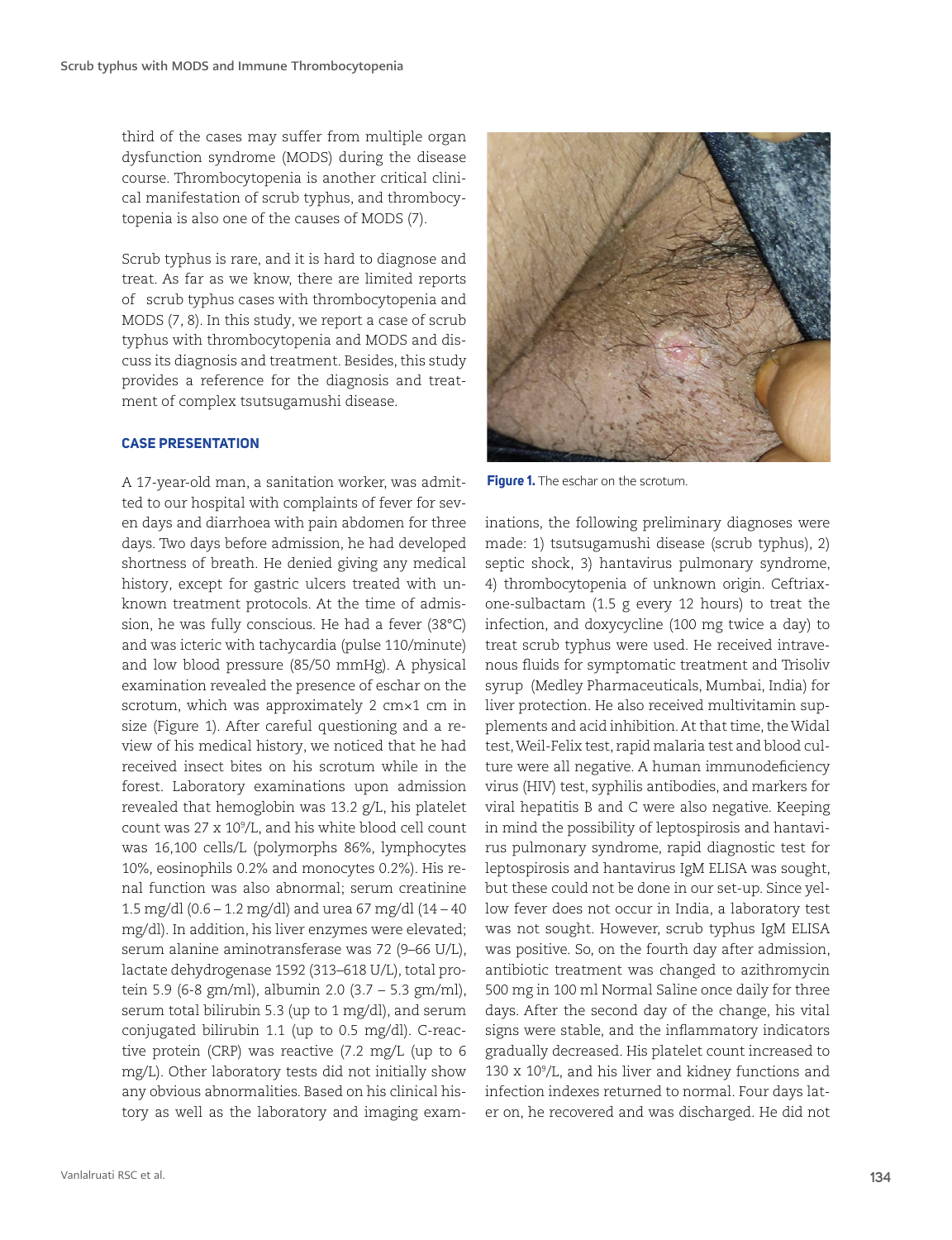experience any of the initial symptoms again, and all the indicators remained normal during the next three months.

## **DISCUSSION**

Scrub typhus is one of the confirmed etiologies of acute febrile illness in tropical regions (9 -11). About a third of patients admitted with scrub typhus have evidence of multi-organ dysfunction (12). Our patient had renal failure, hepatitis, and thrombocytopenia. In this case, our patient's illness was caused by bug bites, which is a typical cause of tsutsugamushi disease. Because our patient did not pay enough attention to his condition, his condition worsened and finally developed into MODS with immune platelet decline. Fortunately, he received timely and accurate treatment; the prognosis of our patient was good. MODS occurs because of treatment delay. However, because of the urgent condition of the patients, doctors rely on clinical experience and serological gold standard test, i.e., scrub typhus IgM ELISA) to adopt a therapeutic diagnosis, which provides a new way to diagnose complex tsutsugamushi disease. The diagnosis of scrub typhus is a major challenge for clinicians, and as more organs are affected, the rate of misdiagnosis increases. In our case, the laboratory indicators were atypical. The diagnosis of this disease was mainly based on the clinical manifestations (eschar, fever, and MODS), scrub typhus IgM ELISA and diagnostic treatment (azithromycin treatment was effective). Scrub typhus may cause thrombocytopenia and MODS. Previous studies have demonstrated that thrombotic microangiopathic syndrome is the mechanism of thrombocytopenia-associated MODS (13, 14). A series of pathological changes such as thrombotic thrombocytopenic purpura (TTP), secondary thrombotic microangiopathy (TMA), and DIC may occur (13). The early use of antibiotics is very important to avoid life-threatening scrub typhus (15), and a range of efficacious antibiotics are usually available for clinicians.

# **CONCLUSION**

Given the close similarity in the clinical presentation of several tropical illnesses, a meticulous history and a detailed physical examination need to be emphasized. In this study, we reported a case of scrub typhus with thrombocytopenia and MODS. When people suffer from scrub typhus, we should be alerted in terms of MODS and immune thrombocytopenia.

#### **Ethical Approval:** N.A.

**Informed Consent:** Written informed consent was obtained from the patient to publish this case report and accompanying image.

#### **Peer-review:** Externally peer-reviewed

**Author Contributions:** Concept – I.L., R.S.C.V., L.R., J.L.C.; Design – R.S.C.V., I.L., J.L.C.; Supervision – L.R., I.L., R.S.C.V., J.L.C.; Data Collection and/or Processing – I.L., R.S.C.V.; Analysis and/or Interpretation – R.S.C.V., I.L., J.L.C., L.R.; Literature Review – J.L.C., I.L., R.S.C.V., L.R.;

## Writer – R.S.C.V.; Critical Reviews – J.L.C., I.L., R.S.C.V., L.R.

**Conflict of Interest:** The authors declare no conflict of interest.

**Financial Disclosure:** The authors declared that this study has received no financial support.

**Acknowledgment:** We would like to acknowledge laboratory technicians of the Microbiology Department, Civil Hospital, Lunglei, Mizoram, who performed Scrub typhus IgM ELISA. Without their role, this study could not be concluded.

## **REFERENCES**

- 1 Ki YJ, Kim DM, Yoon NR, Kim SS, Kim CM. A case report of scrub typhus complicated with myocarditis and rhabdomyolysis. BMC Infect Dis. 2018;18(1):551. [\[CrossRef\]](https://doi.org/10.1186/s12879-018-3458-1)
- 2 Kelly DJ, Fuerst PA, Ching WM, Richards AL. Scrub typhus: the geographic distribution of phenotypic and genotypic variants of *Orientia tsutsugamushi*. Clin Infect Dis. 2009;48(Suppl 3):S203-30. [[CrossRef](https://doi.org/10.1086/596576)]
- 3 Kumar D, Raina DJ, Gupta S, Angurana A. Epidemiology of scrub typhus. JK Science. 2010;12(2):60-2.
- 4 Devasagayam E, Dayanand D, Kundu D, Kamath MS, Kirubakaran R, Varghese GM. The burden of scrub typhus in India: A systematic review. PloS Negl Trop Dis. 2021;15(7):e0009619. [\[CrossRef](https://doi.org/10.1371/journal.pntd.0009619)]